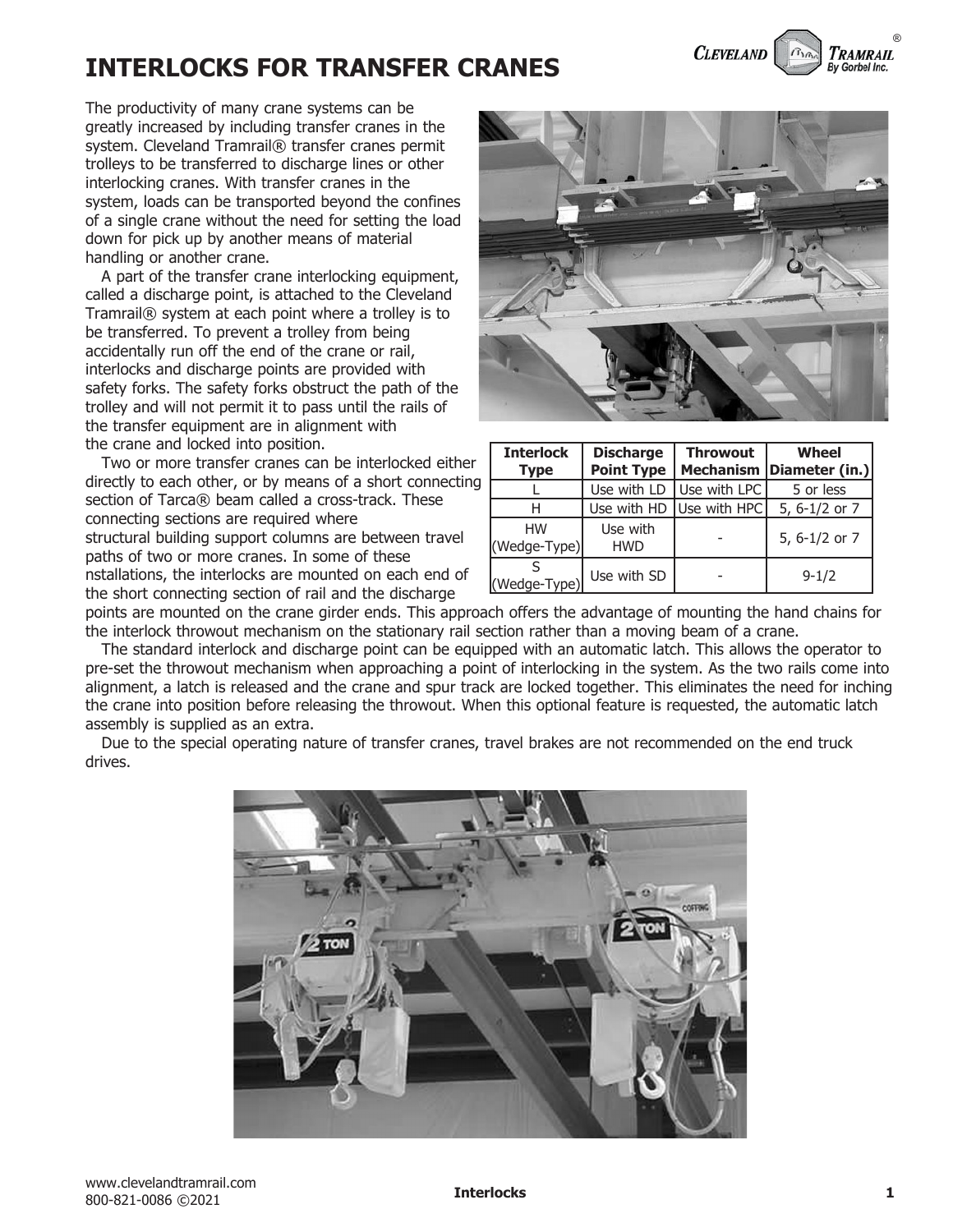```
wout mechanism (10). As the two rails come into alignment, the latch (5) is released and the crane and spur line
```
**CLEVELAND** 

®

TRAMRAIL By Gorbel Inc.



When a crane is aligned with the track to which a trolley is to be transferred, the safety forks (4 & 6) remain in the

 Next, the safety forks automatically rise permitting the trolley to travel on or off the crane. The safety forks will not rise unless the center of the discharge point (3) and the throat of the interlock nose (3A) are in position to be locked together. The safety forks (4 & 6) are shaped and balanced so that it is impossible for them to be raised by bumping a trolley wheel against them. A heavy spring load holds the throat (3A) locked and the forks (4 & 6) raised

When the interlock and discharge point is equipped with an automatic latch, the operator can pre-set the thro-

## **Discharge Point**

**INTERLOCK AND DISCHARGE POINT**

when the crane is interlocked with the discharge point.

down position until the interlock is locked into position by the throwout mechanism (10).

**OPERATION**

are locked together.

- 1 "Gooseneck" Support<br>2 Runway Rail Support 2 Runway Rail Support
- 3 Discharge Point
- 3A Throat of Interlock
- 4 Discharge Point Safety Fork

#### **Interlock Mechanism**

- 
- 5 Auto-Latch<br>6 Interlock Sa 6 Interlock Safety Fork<br>7 Slide Rod
- 
- 7 Slide Rod<br>8 Slide Rod
- 8 Slide Rod Guide<br>9 Sheave & Bracke Sheave & Bracket
- 10 Throwout Mechanism
- 11 Spring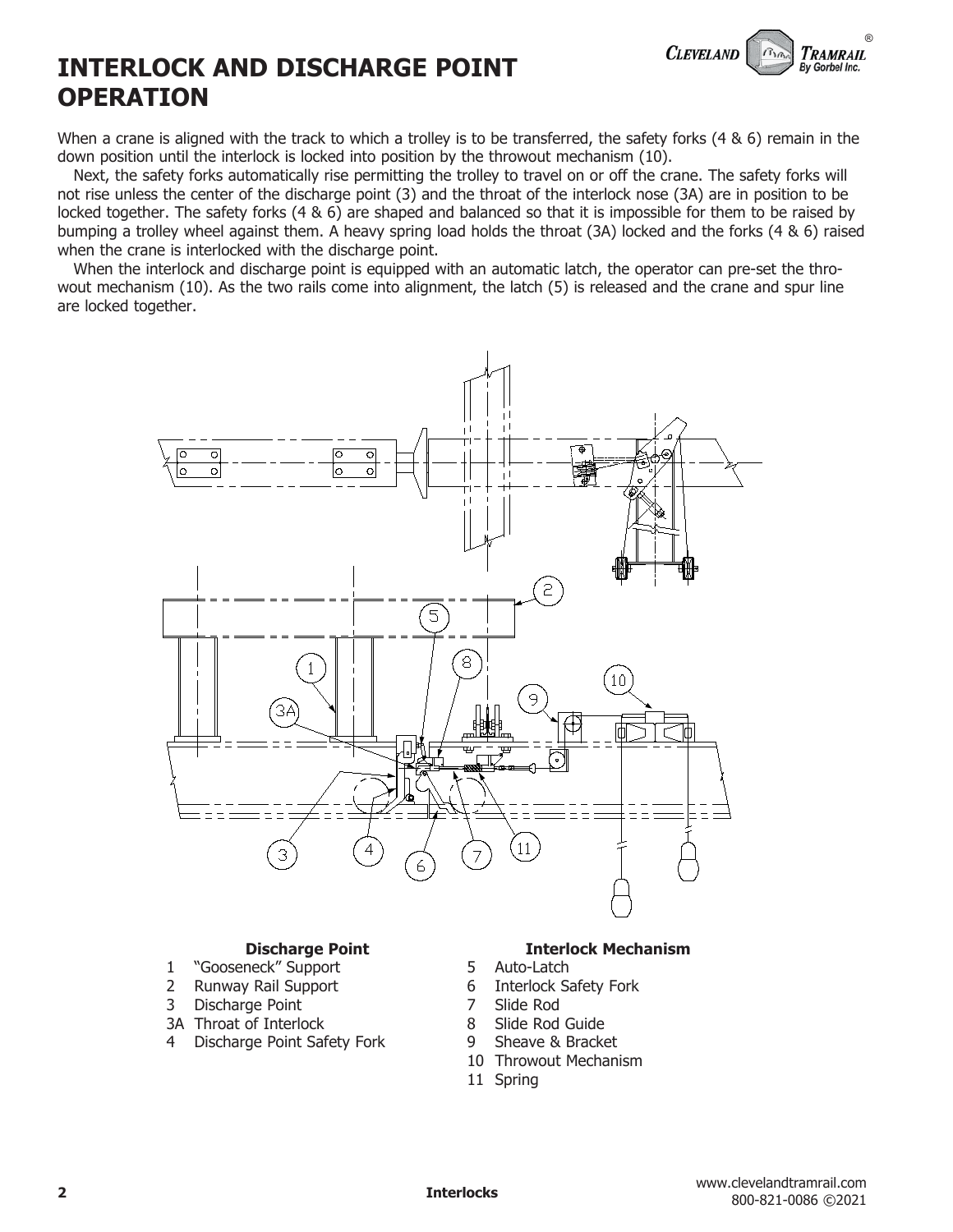## **CLEARANCE OUTLINE FOR TRANSFER CRANES**







| Dimensions (in.)      |                               |                                                                                  |                            |                            |                            |                                            |                                    |                            |                            |                 |  |
|-----------------------|-------------------------------|----------------------------------------------------------------------------------|----------------------------|----------------------------|----------------------------|--------------------------------------------|------------------------------------|----------------------------|----------------------------|-----------------|--|
| <b>Tarca®</b>         | <b>Tarca®</b>                 | <b>Minimum Overhang</b><br><b>Base</b><br>without Conductors<br><b>End Truck</b> |                            |                            |                            | <b>Minimum Overhang</b><br>with Conductors |                                    | <b>Standard Overhang</b>   |                            | <b>Maximum</b>  |  |
| Girder<br><b>Size</b> | <b>Track</b><br><b>Series</b> | Part<br><b>Number</b>                                                            | With L<br><b>Interlock</b> | With H<br><b>Interlock</b> | With L<br><b>Interlock</b> | With H<br><b>Interlock</b>                 | <b>Without</b><br><b>Interlock</b> | With L<br><b>Interlock</b> | With H<br><b>Interlock</b> | <b>Overhang</b> |  |
|                       |                               | <b>SN206</b><br><b>SN208</b><br><b>SN211</b>                                     | 7.5B                       | ÷,                         | 9.2                        | $\overline{\phantom{a}}$                   | 10.0                               | 10.0                       | $\overline{\phantom{a}}$   | 24.0            |  |
| 10                    | 4500                          | <b>SN412</b><br>SN416<br><b>SL408</b><br>SL416                                   | 11.0 <sup>B</sup>          | $\overline{\phantom{a}}$   | 13.0 <sup>B</sup>          | $\overline{\phantom{a}}$                   | 15.0                               | 15.0                       |                            | 24.0            |  |
|                       |                               | SN <sub>206</sub><br><b>SN208</b><br>SN211                                       | 7.5 <sup>B</sup>           | $\overline{\phantom{m}}$   | 9.0 <sup>B</sup>           | $\overline{\phantom{a}}$                   | 10.0                               | 10.0                       |                            | 24.0            |  |
| $11 - 3/4$            | 4600                          | SN412<br>SN416<br>SL412<br>SL416                                                 | 11.0 <sup>B</sup>          |                            | 13.0                       | $\overline{\phantom{a}}$                   | 15.0                               | 15.0                       |                            | 24.0            |  |
|                       | 5000<br>through               | <b>SN206</b><br><b>SN208</b><br>SN211                                            | 6.5 <sup>B</sup>           | 7.5 <sub>A</sub>           | 6.5 <sup>B</sup>           | 7.5 <sub>A</sub>                           | 10.0                               | 10.0                       | 15.0                       | 36.0            |  |
| $12 - 1/2$<br>through |                               | <b>SN412</b><br>SN416<br><b>SN422</b><br>SL412<br><b>SL416</b><br><b>SL422</b>   | 11.0 <sup>B</sup>          | 11.625A                    | 11.0 <sup>B</sup>          | 11.625A                                    | 15.0                               | 15.0                       | 15.0                       | 36.0            |  |
| 20                    | 5500                          | <b>SN213</b><br>SL213                                                            | 7.0                        | 7.75 <sup>A</sup>          | 7.0                        | 7.75                                       | 10.0                               | 10.0                       | 15.0                       | 36.0            |  |
|                       |                               | SN426<br><b>SL426</b>                                                            |                            | 11.5 <sup>A</sup>          | $\blacksquare$             | 11.5                                       | 15.0                               | $\overline{\phantom{a}}$   | 15.0                       | 36.0            |  |
|                       |                               | SN215<br>SL215                                                                   |                            | 10.0                       | $\overline{\phantom{a}}$   | 10.0                                       | $\overline{\phantom{a}}$           | $\overline{\phantom{a}}$   | 15.0                       | 36.0            |  |
|                       |                               | SN430<br>SL430                                                                   |                            | 15.0 <sup>A</sup>          | $\overline{\phantom{a}}$   | 15.0 <sup>A</sup>                          | 15.0                               | $\overline{\phantom{a}}$   | 15.0                       | 36.0            |  |

A. Without roller and bracket. Add 3.5" when this is used.

B. These can be reduced 1.5" for absolute minimum where shear keys are not required.

**Note:** The above minimum overhangs make allowance for end truck shear keys (see B above) on all overhangs used with 10" girders and Type BF end trucks or larger. Minimum overhang listed with types AL and A end trucks without interlocks are based on end truck width. On motor driven cranes equipped with WA motor heads, the minimum overhang is 6.5". With MT tractors it is 7" which is over the gear cover belt not less than in the above table. For WB and WC motor heads or larger tractor drives, consult Customer Service.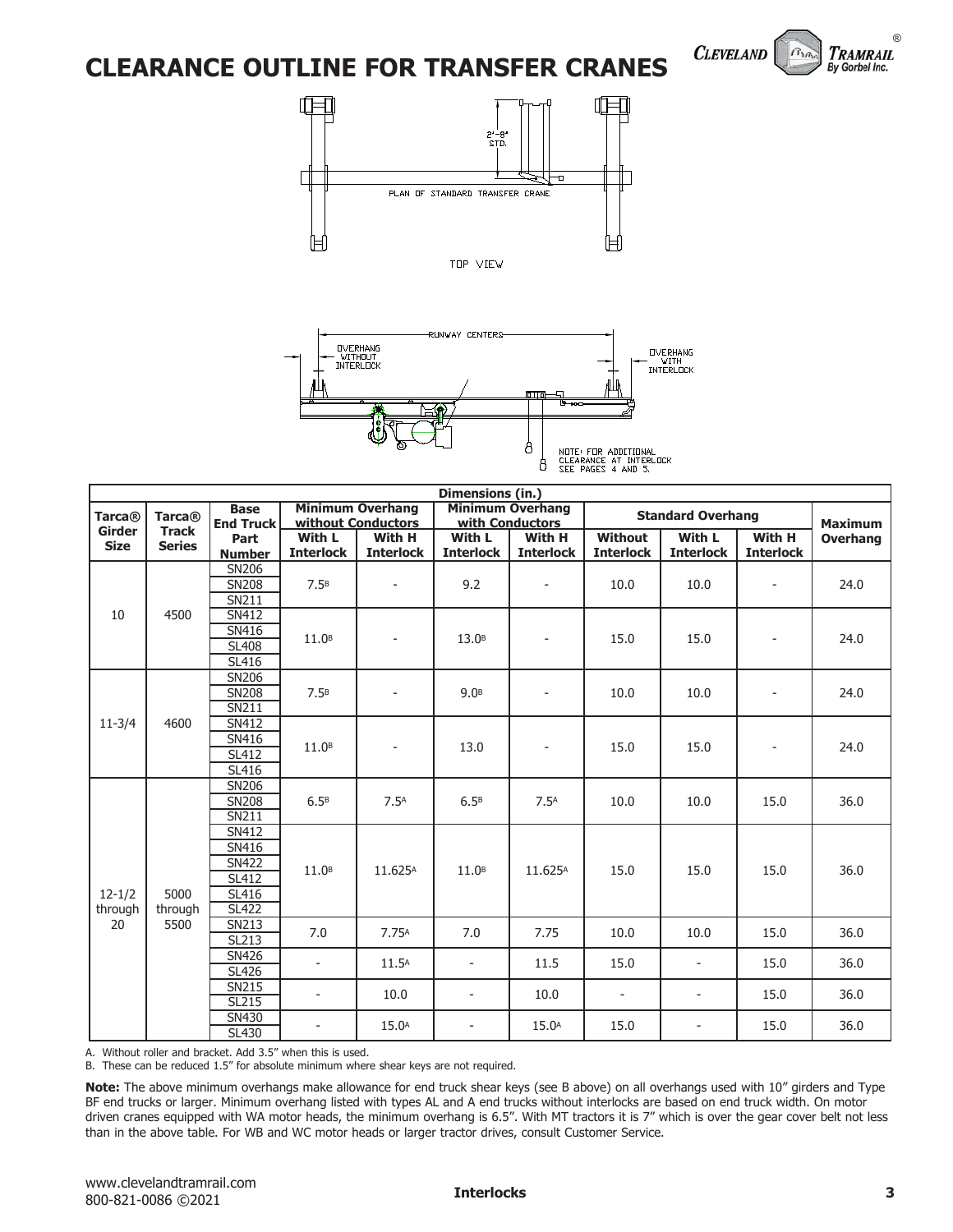### **CLEVELAND TYPE "L" INTERLOCKS, TYPE "LD" DISCHARGE POINTS, AND TYPE "LPC" THROWOUT MECHANISMS For Use with Trolleys Having Wheels of 5" Diameter or Less**

When ordering LD Discharge Points, the size of the girder, overhang, type of end truck, size of the runway and discharge lines must be specified. Type L Interlocks and Type LD Discharge Points are used for carrier loads under 5 tons. Refer to page 10 for Beam Preparation layout information for LD Discharge Points.



**Type "L" Interlocks**

| <b>Interlock Part</b> |                         | Dimensions (in)            |        |      |                 |  |  |  |  |  |  |
|-----------------------|-------------------------|----------------------------|--------|------|-----------------|--|--|--|--|--|--|
| <b>Number</b>         | <b>Bridge</b><br>Girder | Tarca $@$<br><b>Series</b> | A      | в    | <b>Standard</b> |  |  |  |  |  |  |
| 1-17946-100           | 8                       | 4200                       | 14.875 | 19   | 33,875          |  |  |  |  |  |  |
| 1-17947-100           | $8 - 1/2$               | 4300                       | 14.875 | 17.5 | 31.125          |  |  |  |  |  |  |
| 1-17967-000           | 10                      | 4500                       | 9      | 29   | 38              |  |  |  |  |  |  |
| 1-17967-050           | 11-3/4                  | 4600                       | 9      | 29   | 38              |  |  |  |  |  |  |
| 1-17967-100           | 12-1/2                  | 5000                       | 9      | 29   | 38              |  |  |  |  |  |  |
| 1-17967-125           | 12-1/2                  | 5100                       | 9      | 29   | 38              |  |  |  |  |  |  |
| 1-17967-200           | 14                      | 5200                       | 9      | 29   | 38              |  |  |  |  |  |  |
| 1-17967-245           | 15-1/2                  | 5250                       | 9      | 29   | 38              |  |  |  |  |  |  |
| 1-17967-260           | 16                      | 5300                       | 9      | 29   | 38              |  |  |  |  |  |  |
| 1-17967-280           | 18                      | 5400                       | 9      | 29   | 38              |  |  |  |  |  |  |
| 1-17967-290           | 20                      | 5500                       | 9      | 29   | 38              |  |  |  |  |  |  |
| 1-17967-295           | 22                      | 5550                       | 9      | 29   | 38              |  |  |  |  |  |  |
| 1-17967-300           | 24                      | 5660                       | 9      | 29   | 38              |  |  |  |  |  |  |
| 1-17967-310           | 25                      | 5700                       | 9      | 29   | 38              |  |  |  |  |  |  |
| 1-17967-350           | 28                      | 5770                       | 9      | 29   | 38              |  |  |  |  |  |  |
| 1-17967-400           | 32                      | 5860                       | 9      | 29   | 38              |  |  |  |  |  |  |

#### **Constant Dimensions**

®

TRAMRAIL By Gorbel Inc.

| טוסוטונו                                          |
|---------------------------------------------------|
| G (minimum) = $9.5$ "                             |
| G (to clear) = $14.5''$                           |
| $1 = 32''$                                        |
| K (minimum) = $7''$                               |
| K (to clear) = $9''$                              |
| L (minimum) = $0.125''$                           |
| L (maximum) = $0.25''$                            |
| $OH = 10''$ with two head end truck               |
| $=15$ " with four head or larger end truck        |
| $Z = 8'$                                          |
| $N = OH + Min$ .                                  |
|                                                   |
| <b>Note:</b> Minimum To Be Determined - Dimension |

**Note:** Minimum To Be Determined - Dimension from end of beam to CL of 1st support leg, based on discharge point (refer to page 10 for size of structural support member).

#### **Type "LD" Discharge Points**

| Discharge Point Part<br><b>Number</b> | <b>Bridge Girder</b> | <b>Tarca® Series</b> | <b>Description</b>                                   |  |  |
|---------------------------------------|----------------------|----------------------|------------------------------------------------------|--|--|
| 1-13844-100                           | 8" through 32"       | 4200 through 5860    | Type LD Discharge Point                              |  |  |
| 1-13844-000                           | 8" through 32"       | 4200 through 5860    | Type LD Discharge Point with Cam for Automatic Latch |  |  |

For electrification of Interlocks and Discharges Points see page 19 of the Electrification & Controls section.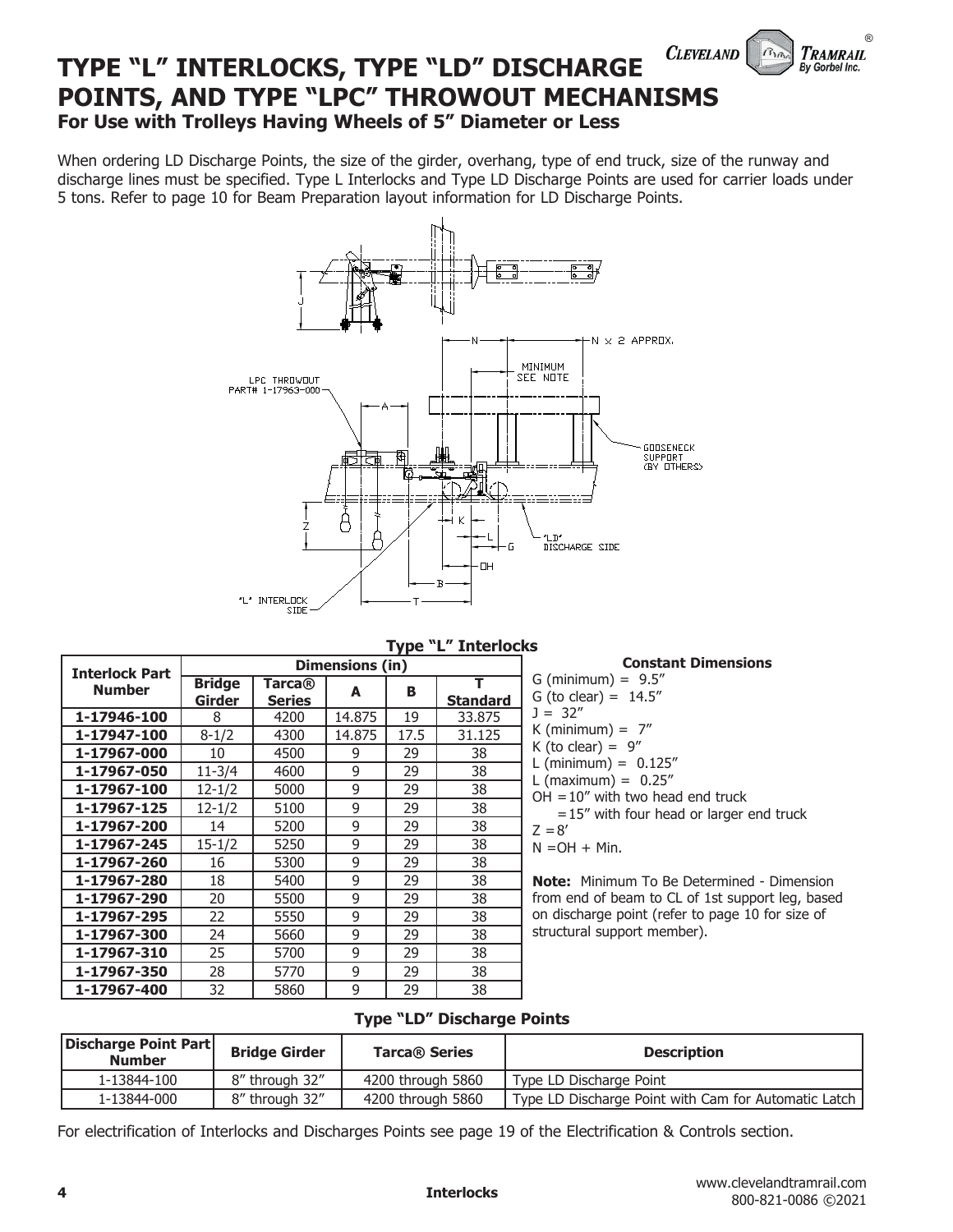

# **TYPE "H" INTERLOCKS AND TYPE "HD" DISCHARGE POINTS**

### **For Use with Trolleys Having Wheels of 5", 6-1/2" or 7" Diameter**

Type H Interlocks are operated by a Type HPC Throwout Mechanism of the chain type shown in the drawing below. The 27.5" minimum dimension will clear any standard end truck up to 26000 lbs. with a normal wheelbase. Where overhang must be more than the standard 15", the interlock slide rods do not change, but the operating chain is lengthened.

Type H Interlocks and Type HD Discharge Points are of a heavier design for carrier loads over 5 tons.

 When ordering an HD Discharge Point, the discharge line beam must be ordered with it for proper building into the beam end of the discharge point. It is also necessary to specify the size of the crane girder, overhang, and type of end truck. Refer to page 10 for Beam Preparation layout information for HD Discharge Points.



#### **Type "H" Interlocks**

| <b>Interlock</b>                   |    | <b>Bridge Tarca®</b> |      |    | Dimensions (in.)      |   |      | <b>Constant Dimensions</b>                                  |
|------------------------------------|----|----------------------|------|----|-----------------------|---|------|-------------------------------------------------------------|
| <b>Part Number Girder   Series</b> |    |                      | А    | в  | H <sup>1</sup>        | O | т    | $G$ (minimum) = 13"                                         |
| <b>1-17967-150</b> 12-1/2          |    | 5100                 | 13.5 | 29 | 11.5625 5.125         |   | 42.5 | G (to clear) = $18''$                                       |
| 1-17967-160                        | 14 | 5200                 | 13.5 | 29 | 11.5625 5.125         |   | 42.5 | $J = 32"$                                                   |
| $ 1 - 17967 - 161  15 - 1/2 $      |    | 5250                 | 13.5 | 29 | 11.5625 5.125         |   | 42.5 | K (minimum) = $8''$                                         |
| 1-17967-162                        | 16 | 5300                 | 13.5 | 29 | 11.5625 5.125         |   | 42.5 | K (to clear) = $12.25''$                                    |
| $ 1 - 17967 - 164 $                | 18 | 5400                 | 13.5 | 29 | 11.5625 5.125         |   | 42.5 | L (minimum) = $.125''$                                      |
| 1-17967-170                        | 20 | 5500                 | 13.5 | 29 | 11.5625 5.125         |   | 42.5 | L (maximum) = $.25''$                                       |
| $ 1 - 17967 - 172 $                | 22 | 5550                 | 13.5 | 29 | 11.5625 5.125         |   | 42.5 | $N = 5.5"$                                                  |
| 1-17967-174                        | 24 | 5660                 | 13.5 | 29 | 11.5625 5.125         |   | 42.5 | $OH = 15''$ standard                                        |
| 1-17967-175                        | 25 | 5700                 | 13.5 | 29 | 11.5625  5.125        |   | 42.5 | $Z = 8'$                                                    |
| 1-17967-178                        | 28 | 5770                 | 13.5 | 29 | 11.5625 5.125         |   | 42.5 | $X = 4''$ (14" and larger Tarca®) or 6-1/2" (12-1/2"        |
| 1-17967-180                        | 32 | 5860                 | 13.5 | 29 | 11.5625 5.125         |   | 42.5 | $Tarca$ $()$ over conductor bar bracket<br>$Y = OH + Min$ . |
| $ 1 - 17967 - 184 $                | 36 | 5970                 | 13.5 | 29 | 11.5625  5.125        |   | 42.5 |                                                             |
| $ 1 - 17967 - 188 $                | 40 | 6091                 | 13.5 | 29 | $11.5625$ 5.125 42.5  |   |      | <b>Note:</b> Minimum To Be Determined - Dimension from end  |
| 1-17967-190                        | 46 | 6201                 | 13.5 | 29 | 11.5625  5.125   42.5 |   |      | of beam to CL of 1st support leg, based on discharge point  |

1. Dimension H may vary with the end truck used.

**Type "HD" Discharge Points**

(refer to page 10 for size of structural support member).

| <b>Part Number</b>         | <b>Bridge Girder</b> | Tarca <sup>®</sup> Series | <b>Description</b>                                                                                                        |
|----------------------------|----------------------|---------------------------|---------------------------------------------------------------------------------------------------------------------------|
| 1-17942-000                |                      |                           | 12-1/2" thru 46"   5100 thru 6201   HD Discharge Point Assembly Only                                                      |
| $1 - 10621 - 212$          | $12 - 1/2"$          | 5100                      | Roller Guide Assembly for 12-1/2" Tarca®                                                                                  |
| 1-10621-214                | 14''                 | 5200                      | Roller Guide Assembly for 14" Tarca®                                                                                      |
| $1 - 10621 - 216$          |                      |                           | 15-1/2" thru 46"   5250 thru 6201   Roller Guide Assembly for 15-1/2" and Larger Tarca®                                   |
| $3K-10621-40-12$   12-1/2" |                      | 5100                      | Roller Guide Assembly, Top and Bottom, for 12-1/2" Tarca®                                                                 |
| $3K-10621-40-14$ $14"$     |                      | 5200                      | Roller Guide Assembly, Top and Bottom, for 14" Tarca®                                                                     |
|                            |                      |                           | 3K-10621-40-16   15-1/2" thru 46"   5250 thru 6201   Roller Guide Assembly, Top and Bottom, for 15-1/2" and Larger Tarca® |

For electrification of Interlocks and Discharges Points see page 19 of the Electrification & Controls section.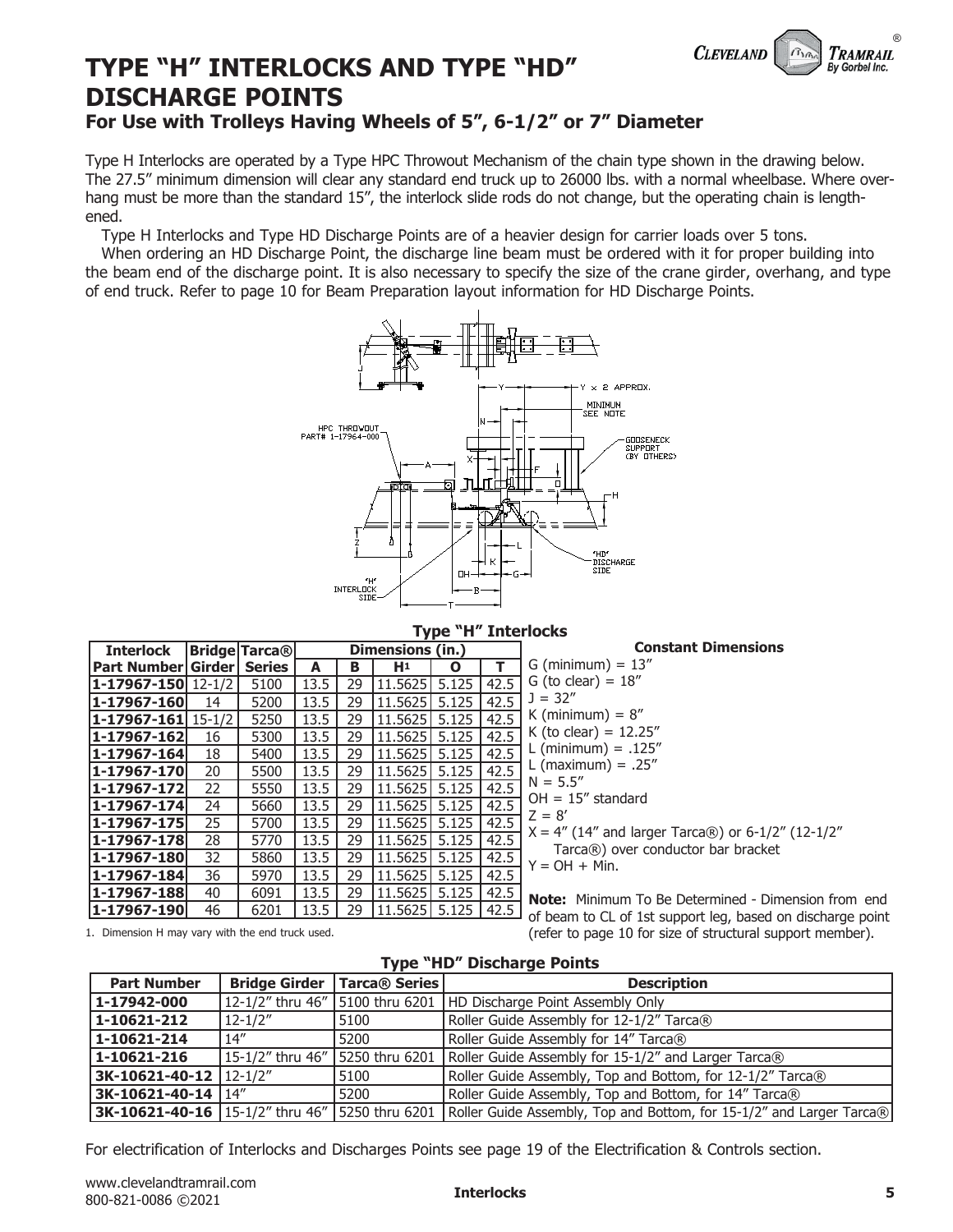

# **WEDGE-TYPE INTERLOCKS FOR TRANSFER CRANES**

### **Types "HW" and "S" Interlocks and Types "HWD" and "SD" Discharge Points**

This development is ideal for operation in automatic crane interlocking systems and heavy duty cycle operations. The interlock is motor operated (standard) or hydraulic operated (optional), with manual or automatic controls. In addition, this easy to install, motor driven interlock is engineered to virtually eliminate readjustment of the interlocking mechanism and minimize installation time.

#### **How the wedge-type interlock works:**

As the interlock and discharge point beams approach one another, the operator pushes a button powering a gear motor that activates a pair of rollers. Rollers move from the interlocking beam toward a stationary wedge on the discharge point beam.

 The rollers make contact with the wedge and self align within 1-1/4" horizontal range. As both beams are interlocked, forks on powered and non-powered beams are raised for free passage of the carrier. This action is detailed in Figure 1 below.

 To disengage the interlock, the operator pushes a second button. Motor driven rollers move back and away from the wedge allowing the forks to drop and make contact with the rail tread, thereby preventing the carrier from traveling off the open end of the beam.

 A roller guide assures proper spacing between the two beams and vertical alignment of the rail treads.

#### **Safety Features:**

- Safety forks prevent the hoist carrier from running off the end of the transfer bridge or spur track.
- Safety forks are not sensitive to vertical misalignment within the allowable limits per Monorail Manufacturers Association specifications.
- Torque limiter prevents burnouts of interlock drive motor.
- Positive track and SAFPOWRBAR® electrification alignment.
- Optional alignment limit switches will not permit the wedge-type engaging mechanism to operate until the interlock and discharge point beams are within the 1" interlocking range.
- Optional signal lights can be supplied with alignment limit switches to indicate crane alignment if rail visibility is poor.







#### **Figure 1**



**1. Before Interlock** Rollers move toward wedge. Forks rest on rail tread.



**2. During Interlock**

Rollers make contact with wedge. Track begins to align and forks move up and away from rail tread.





#### **3. After Interlock**

Rollers and wedge interlock. Track alignment is complete and forks are now fully raised and in horizontal position allowing free passage of carrier.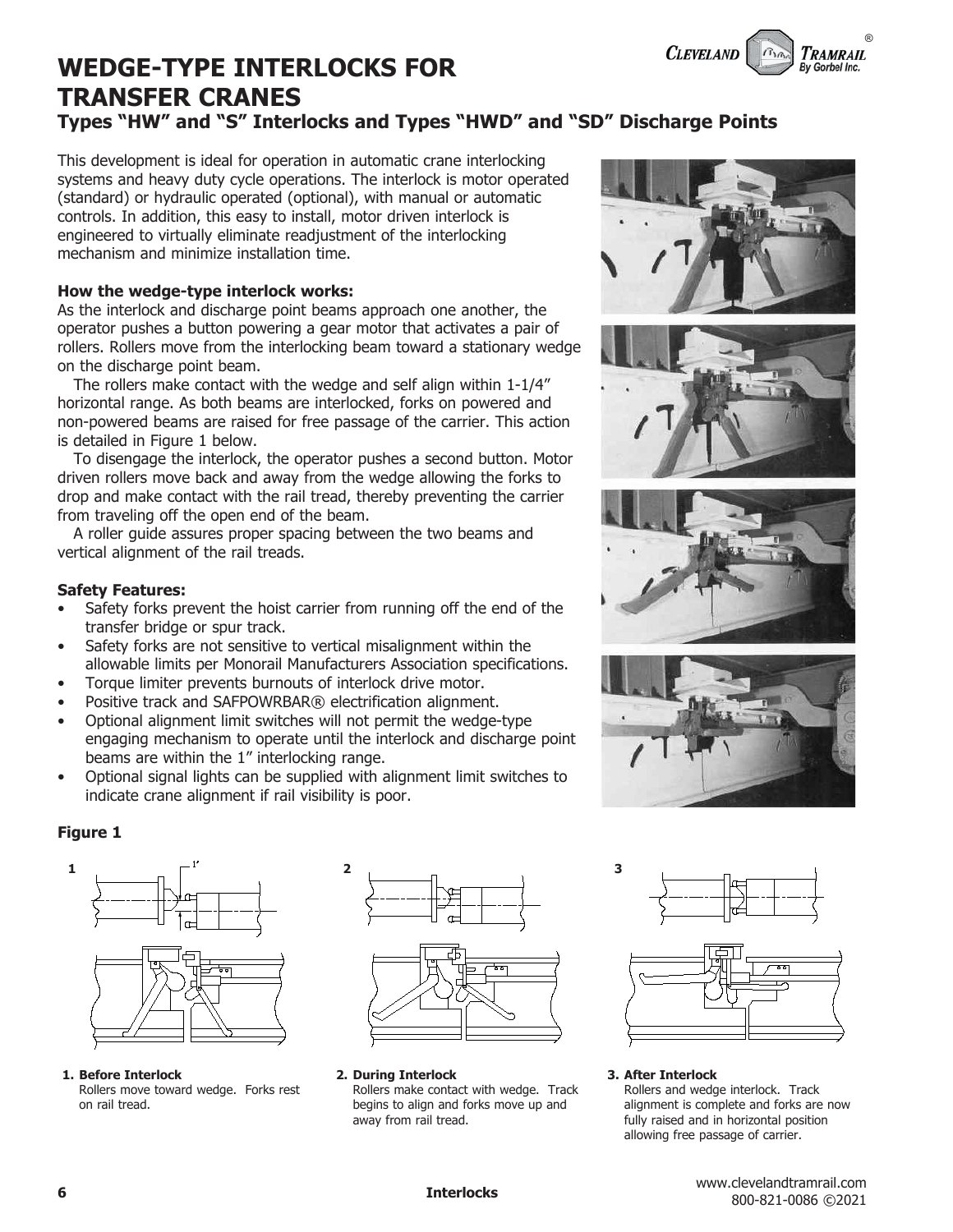

### **WEDGE-TYPE INTERLOCKS FOR TRANSFER CRANES (Continued) Types "HW" and "S" Interlocks and Types "HWD" and "SD" Discharge Points**

Types HW and S Interlocks are operated by a gear motor through a roller chain connection to the interlock. The motor is actuated by a push button which can be installed in any standard control panel (consult Customer Service for control arrangements). The Type S gear motor is positioned to clear any standard end truck used on Super Tarca® track.

 Types HW and S Interlocks and HWD and SD Discharge Points are aligned by a cam roller mechanism. A safety catch will not permit the engaging mechanism to operate until the interlock and discharge point are in alignment  $(range +/- 1")$ .

 Type HW Interlocks and HWD Discharge Points are of rugged design and are adaptable to Tarca® crane girders 16" and larger using trolleys with 5", 6-1/2", or 7" diameter wheels. Type S Interlocks and Type SD Discharge Points are of rugged design and adaptable to all standard Super Tarca® track and crane girders using trolleys with 9-1/2" diameter wheels.

When ordering a Type HW or S Interlock with a motor driven throwout mechanism, specify the crane girder, spur track size, overhang of the crane girder and end truck used.



|  | <b>Interlock &amp; Discharge Point</b> |  |
|--|----------------------------------------|--|
|  | <b>Part Numbers</b>                    |  |

| <b>Part Number</b> | <b>Type</b>                   | Beam<br><b>Size</b> | Tarca $@$<br><b>Series</b> |
|--------------------|-------------------------------|---------------------|----------------------------|
| 4K-18533-42A       | <b>HW</b><br><b>Interlock</b> | 16''                | 5300                       |
| 4K-18533-42B       | <b>HW</b><br><b>Interlock</b> | 18''                | 5400                       |
| 4K-18533-42C       | НW<br><b>Interlock</b>        | 20''                | 5500                       |
| 4K-18533-42F       | НW<br><b>Interlock</b>        | 22"                 | 5550                       |
| 4K-18533-42D       | <b>HW</b><br><b>Interlock</b> | 24''                | 5660                       |
| 4K-18533-42G       | <b>HW</b><br><b>Interlock</b> | 25''                | 5700                       |
| 4K-18533-42E       | <b>HW</b><br><b>Interlock</b> | 28"                 | 5770                       |
| 4K-18534-B         | <b>HWD Discharge</b><br>Point | 16-24"              | 5300-<br>5660              |
| 4K-18533-41A       | ς<br>Interlock                | 16''                | 8050 &<br>8070             |
| 4K-18533-41B       | <b>Interlock</b>              | 19''                | 8100                       |
| 4K-18533-41C       | Interlock                     | 22"                 | 8150                       |
| 4K-18533-41D       | <b>Interlock</b>              | 25''                | 8200                       |
| 4K-18533-41E       | Interlock                     | 28''                | 8271                       |
| 4K-18534-A         | SD<br>Discharge Point         | $16 - 28''$         | 8050-<br>8271              |

Interlocks are also available for Double Girder cranes. Consult factory for additional information.

|                                       |                |                  |      |                            |                 |       |                                    |      | Consult ructory for additional imprimation. |                                   |  |  |  |           |                |
|---------------------------------------|----------------|------------------|------|----------------------------|-----------------|-------|------------------------------------|------|---------------------------------------------|-----------------------------------|--|--|--|-----------|----------------|
|                                       |                | Dimensions (in.) |      |                            |                 |       |                                    |      |                                             |                                   |  |  |  |           |                |
| Interlock <sup> </sup><br><b>Type</b> | D <sup>2</sup> |                  |      |                            | н               |       |                                    |      |                                             | M                                 |  |  |  |           | $\mathbb{R}^1$ |
|                                       |                |                  |      | (min)   (min)   (to clear) |                 |       | (min)   (to clear)   (min)   (max) |      |                                             |                                   |  |  |  |           |                |
| <b>HW</b>                             | 35.5625        | 1.258            | 12   | 20                         | 16.3125 111.375 |       | 17.375                             | 125  | .25                                         | $8.875$   20   5.25   7.25   23.5 |  |  |  |           |                |
|                                       | 35.5625        | つに               | 12.5 |                            | 26.3125         | 12.25 | 17.5                               | .125 |                                             | 8.875   20   5.25                 |  |  |  | 7.25 23.5 |                |

1. For 18" beam and smaller for HW Interlocks and HWD Discharge Points, add 2-1/2" to conductor bar bracket. For 16" Super Tarca® for S Interlocks and SD Discharge Points, add 2-1/2" for conductor bar bracket.

2. "D" standard dimension may be increased to clear end truck or bracing.

For electrification of Interlocks and Discharges Points see page 19 of the Electrification & Controls section.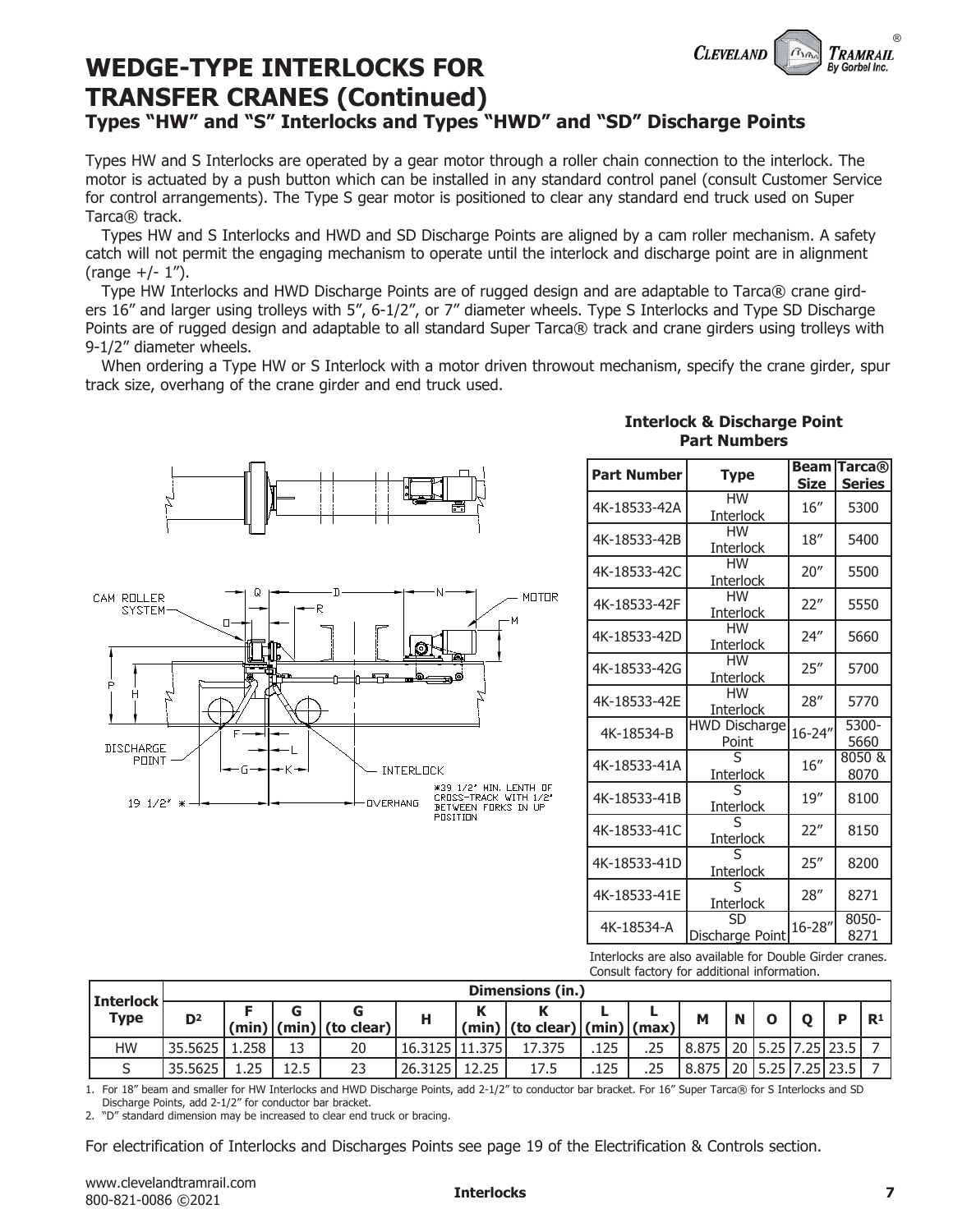## **DIRECT INTERLOCKING TRANSFER CRANE CLEARANCE DIMENSIONS**

Direct Interlocking Transfer Cranes are of the same construction as Transfer Cranes except they have a Discharge Point built into one end of the girder to permit it to be locked to a transfer crane equipped with an Interlock. This permits the movement of a trolley from crane to crane, or to permit the two cranes to move together as a single unit.

 Units with Type LD Discharge Points cannot be engaged with units having Type H Interlocks, nor can units with Type HD Discharge Points be engaged with Type L Interlocks.

 The tables below list minimum, standard, and maximum overhang available when planning a direct interlocking system. Where greater overhangs are necessary, submit full outline of conditions to Customer Service for study.

**Runway Centers**

**Electrified** 

**Min. Std.**

**Non Electrified Min.**

**"B" Overhang with "LD" Discharge Point**

**Max.**

11 13 15 20-1/4 21 31-1/2 33-1/2 36-1/4

11 11 15 20-2/5 21 31-1/2 31-1/2 36-1/4

**Min. Std. Min. Std. and** 

N211 7-1/2 9-1/2 <sup>10</sup> 15-3/4 <sup>18</sup> 23-1/2 25-1/2 28-1/4

N211 6-1/2 9 10 15-3/4 16-1/2 22-1/2 25 26-3/4

On all units, check kick-up conditions which are possible on short spans.

**Dimensions (in.)**

**Electrified** Std

Consult Customer Service for design procedures.

**Non Electrified Min.**

#### **Type "L" Interlocks and "LD" Discharge Points for Use with Trolleys Having Wheels of 5" Diameter or Less**

**"A" Overhang with "L" Interlock**

| Type "H" Interlocks and "HD" Discharge Points for Use with |                       |                                          |            |            |    |            |            |            |            |            |  |
|------------------------------------------------------------|-----------------------|------------------------------------------|------------|------------|----|------------|------------|------------|------------|------------|--|
|                                                            |                       |                                          |            |            |    |            |            |            |            |            |  |
|                                                            |                       | N426, L426                               | $11 - 1/2$ | $11 - 1/2$ | 15 | $19 - 3/4$ | 21         | $31 - 1/2$ | $31 - 1/2$ | $36 - 1/4$ |  |
|                                                            | 5000<br>and<br>larger | N213, L213                               |            |            | 10 | $15 - 1/2$ | $16 - 1/2$ | $22 - 3/4$ | $22 - 3/4$ | 26-3/4     |  |
| $12 - 1/2$<br>and<br>larger                                |                       | N412, N416,<br>N422, L412,<br>L416, L422 | 11         | 11         | 15 | $19 - 3/8$ | 21         | $30 - 5/8$ | $30 - 5/8$ | $36 - 1/4$ |  |
|                                                            |                       | IN206, N208, I<br>N211                   | $6 - 1/2$  | $6 - 1/2$  | 10 | $14 - 3/4$ | $16 - 1/2$ | $21 - 1/2$ | $21 - 1/2$ | $26 - 1/2$ |  |

| Type The Interlocks and The Discharge Points for Use With<br>Trolleys Having Wheels of 7" Diameter or Less |  |                                                    |               |                                                                        |                          |  |  |  |  |  |
|------------------------------------------------------------------------------------------------------------|--|----------------------------------------------------|---------------|------------------------------------------------------------------------|--------------------------|--|--|--|--|--|
| Dimensions (in.)                                                                                           |  |                                                    |               |                                                                        |                          |  |  |  |  |  |
|                                                                                                            |  | <b>Base</b><br>$ Tarca@ $ Tarca $@ $ Fnd Truck $ $ | "H" Interlock | "A" Overhang with   "B" Overhang with "HD"  <br><b>Discharge Point</b> | Runway<br><b>Centers</b> |  |  |  |  |  |

| Tarca®                             | pase<br><b>End Truck</b><br>Part<br><b>Number</b> | A OVCHRIIY WILLI<br>"H" Interlock |      | <b>OVGHAIN WILL TID</b><br><b>Discharge Point</b> |               | nuuvuv<br><b>Centers</b> |            |
|------------------------------------|---------------------------------------------------|-----------------------------------|------|---------------------------------------------------|---------------|--------------------------|------------|
| <b>Series</b>                      |                                                   | Min.                              | Std. | Min.                                              | Std. and Max. | Min.                     | Std.       |
| $12 - 1/2$<br>5000                 | N208, N211                                        | $8 - 1/2$                         | 15   | 15                                                | 15            | $23 - 3/4$               | $30 - 1/4$ |
|                                    | N412, N416,<br>N422, L412,<br>L416, L422          | $13 - 1/4$                        | 18   | 20                                                | $20 - 1/4$    | $33 - 1/2$               | $38 - 1/2$ |
|                                    | N213, L213                                        | $9 - 1/2$                         | 15   | 16                                                | 18            | $25 - 3/4$               | $33 - 1/4$ |
| 5100                               | N426, L426                                        | $13 - 1/4$                        | 18   | 21                                                | 21            | $34 - 1/2$               | $39 - 1/4$ |
| 14<br>5200<br>and<br>and<br>larger | N208, N211                                        | $6 - 1/2$                         | 15   | 16                                                | 18            | $22 - 3/4$               | $33 - 1/4$ |
|                                    | N422, L412,<br>L416, L422                         | 11                                | 15   | 20                                                | 21            | $31 - 1/4$               | $36 - 1/4$ |
|                                    | N213, L213                                        | 7                                 | 15   | $16 - 1/2$                                        | 18            | $23 - 3/4$               | $33 - 1/4$ |
|                                    | N426, L426                                        | $11 - 1/4$                        | 18   | $20 - 1/2$                                        | 21            | 32                       | $39 - 1/4$ |
|                                    | <b>Track</b><br>larger                            | N412, N416,                       |      |                                                   |               |                          |            |







**CLEVELAND** 

®

TRAMRAIL By Gorbel Inc.

**Tarca® Girder Size**

**Tarca® Track Series**

10 4500

11-3/4 4600

**Base End Truck Part Number**

N206, N208,

N412, N416, N422, L412, <u>L416, L422</u><br>N206, N208,

N412, N416, N422, L412, L416, L422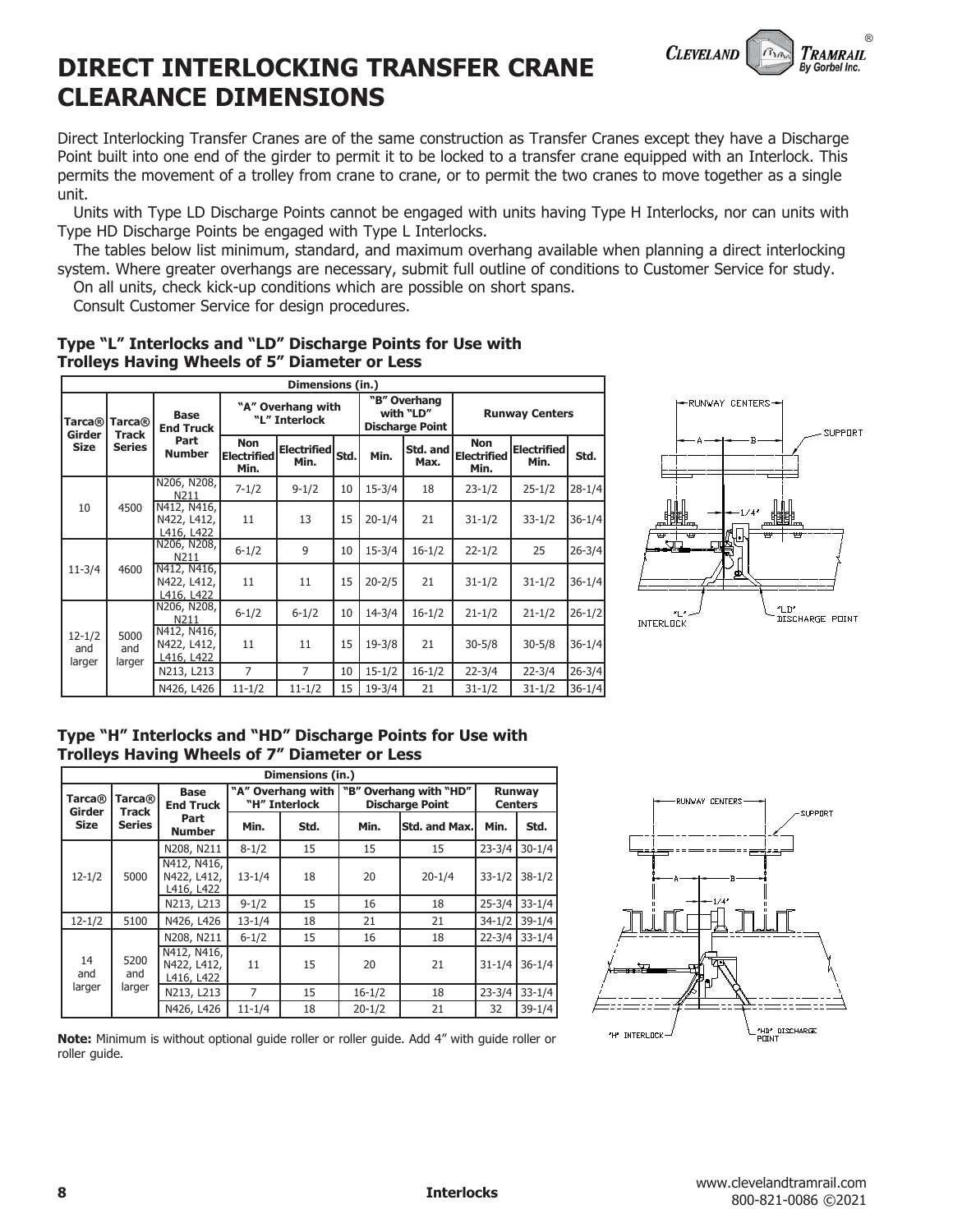# **TRANSFER CRANE CROSS-TRACKS**



The illustrations below show the general arrangement required when planning a transfer crane installation where a trolley is to be transferred from one crane to another with a stationary transfer track equipped with discharge points at both ends.

 The 2'-3" for Types "L" and "LD" and 2'-8" for Types "H" and "HD" Minimum Dimensions (OA) provide clearance between the ends of the safety forks and cannot be reduced. A 5" dimension from the face of the wall to the end of the cross-track is required for operating clearances over the interlock nose and conductor bar ends. Where an LD Discharge Point is to be mounted on the end of a curve, that curve must have an overhang (OH) of not less than 14" to provide clearances for the lift of the safety fork. When an HD Discharge Point is to be mounted on the end of a curve, that curve must have an overhang of not less than 16" to provide clearances for the lift of the safety fork.

When a roller and guide assembly is used, as shown in the drawings below, the 5" minimum clearance "O" must be increased to 6.5" for operating clearances over the roller.

 Suitable supports must be provided so that the runway beam and discharge point deflect together under passage of the trolley with its load.

 All discharge points must be side braced to take the thrust or impact of the interlock on a moving transfer crane engaging with the discharge point.



#### **Type "L" Interlocks and "LD" Discharge Points**

**Type "H" Interlocks and "HD" Discharge Points**



For OH dimension, see page 8 ("A" overhang for either "L" or "H" interlock).